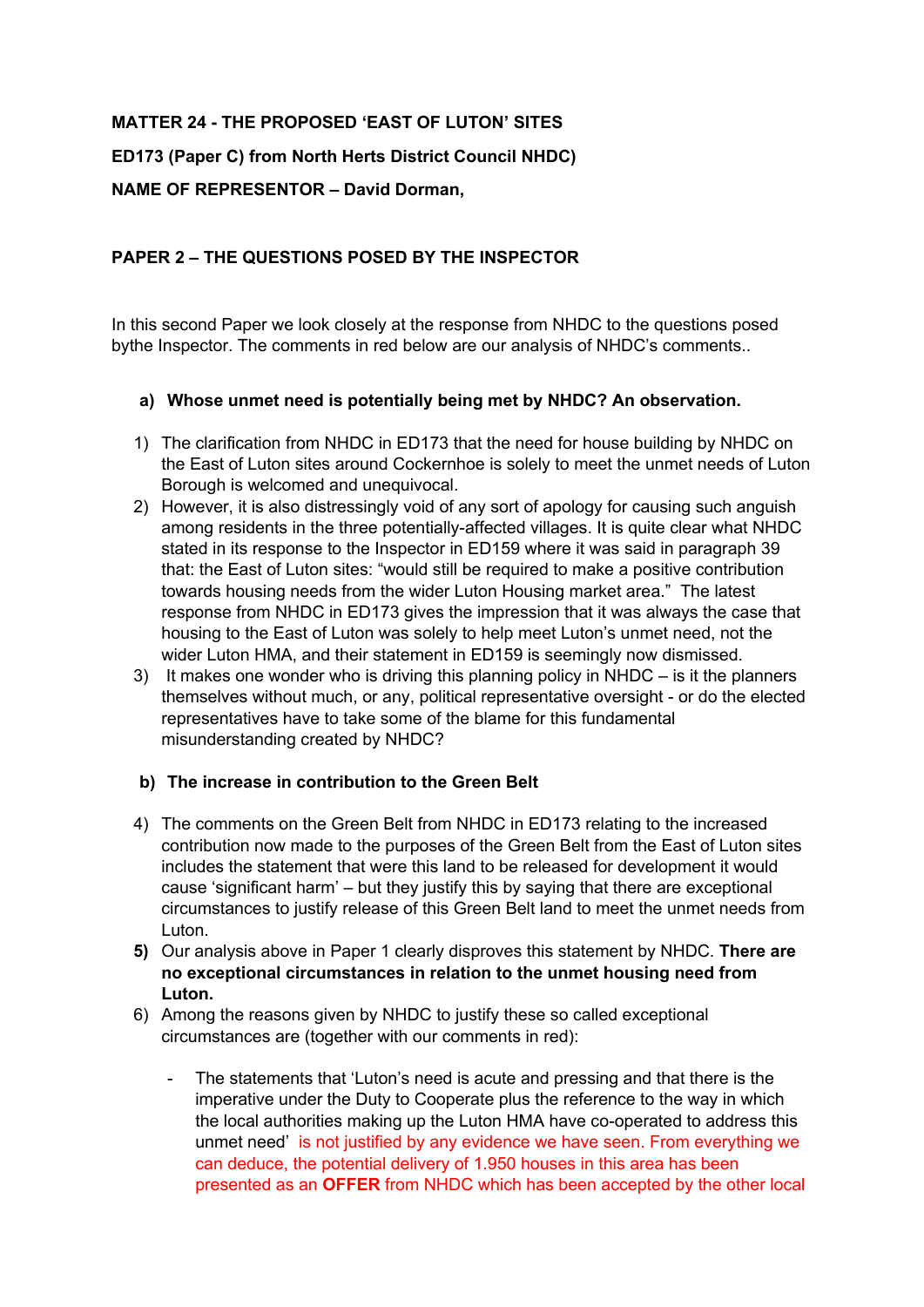authorities (and why wouldn't they?) rather than the result of a proper in-depth investigation of all the possible other areas that could contribute. This important point has also been remarked upon by the Inspectors examining the Central Bedfordshire draft Local Plan. Also, even an 'acute and pressing need' has to be strongly justified in terms of damage to a 'significant' Green Belt area. **There is no justification that stands scrutiny.**

- The spurious argument that 'by building these 1,950 homes East of Luton will ensure that NHDC also contributes to the smaller scale of need arising from within the NHDC District itself'. The number of houses apparently allocated in this area for the needs of North Hertfordshire amounts to 200 houses. (Total proposed build on these sites being 2,150). However, if we were to suspend belief for a moment and pretend that Luton didn't exist, there is no evidence we have seen that NHDC has earmarked any land from within the boundaries of the three villages and the areas around them to be allocated for the building of 200 houses. Such a number would, in any event, effectively double the number of homes within this area. This is a convenient contrivance by NHDC to use the bigger build of 2,150 homes to hide the fact that they have no real plan in place to identify parcels of land within the three villages areas that could be used to build the smaller number of 200 homes they say are needed for North Hertfordshire. **Again, this is not an exceptional circumstance**.
- The statement that such a large scale development of 2,150 homes addresses unmet needs 'as close as possible to Luton and allows this area to plug into sustainable transport networks' is also spurious and frankly laughable. Any development to the west and north of Luton from within Central Bedfordshire or, indeed, from Aylesbury Vale District Council can also be stated to meet these requirements, so the east of Luton sites are not exceptional in that regard. Indeed, there are considerably more public transport options from Luton to the west and north with much better roads, the guided busway, the M1 and closer proximity to the railway stations. The so-called sustainable bus services from Luton to the east that NHDC believes this eastern area could 'plug into' consists of one diesel bus service three times a day between and Luton and Hitchin via other NHDC villages. **This is not an exceptional circumstance**.
- The statement that 'there are no other alternative areas within the NHDC district that sits within the Luton HMA' is **again not an exceptional circumstance**. The Duty to Co-operate means that authorities have to work together to see what they might be able to do to help out neighbouring authorities. It is not a Duty to agree, especially if there are countless reasons why this is not practical. What NHDC should have done was to point out to the neighbouring authorities in the Luton HMA that there was a possibility that a parcel of land east of Luton *might* be available to help meet unmet housing needs from within Luton but the land in question was in prime Green Belt and so development in that area would be difficult to justify – thus essential for all the four authorities to work together to see what better alternatives might exist elsewhere. That would have been acceptable under the Duty to Co-operate.
- The two statements 'the absence of sufficient non-Green Belt alternatives from the wider Luton HMA that would allow the unmet need to be addressed in full without resort to Green Belt sites', and also 'the absence of sufficient Green Belt sites that might be considered less harmful in Green Belt terms than the East of Luton sites' Surely this is clutching at straws by NHDC. All of the sites assessed in the Luton HMA Growth Options Study have at least some Green Belt contribution. Several of those sites offer **MUCH LESS** contribution to the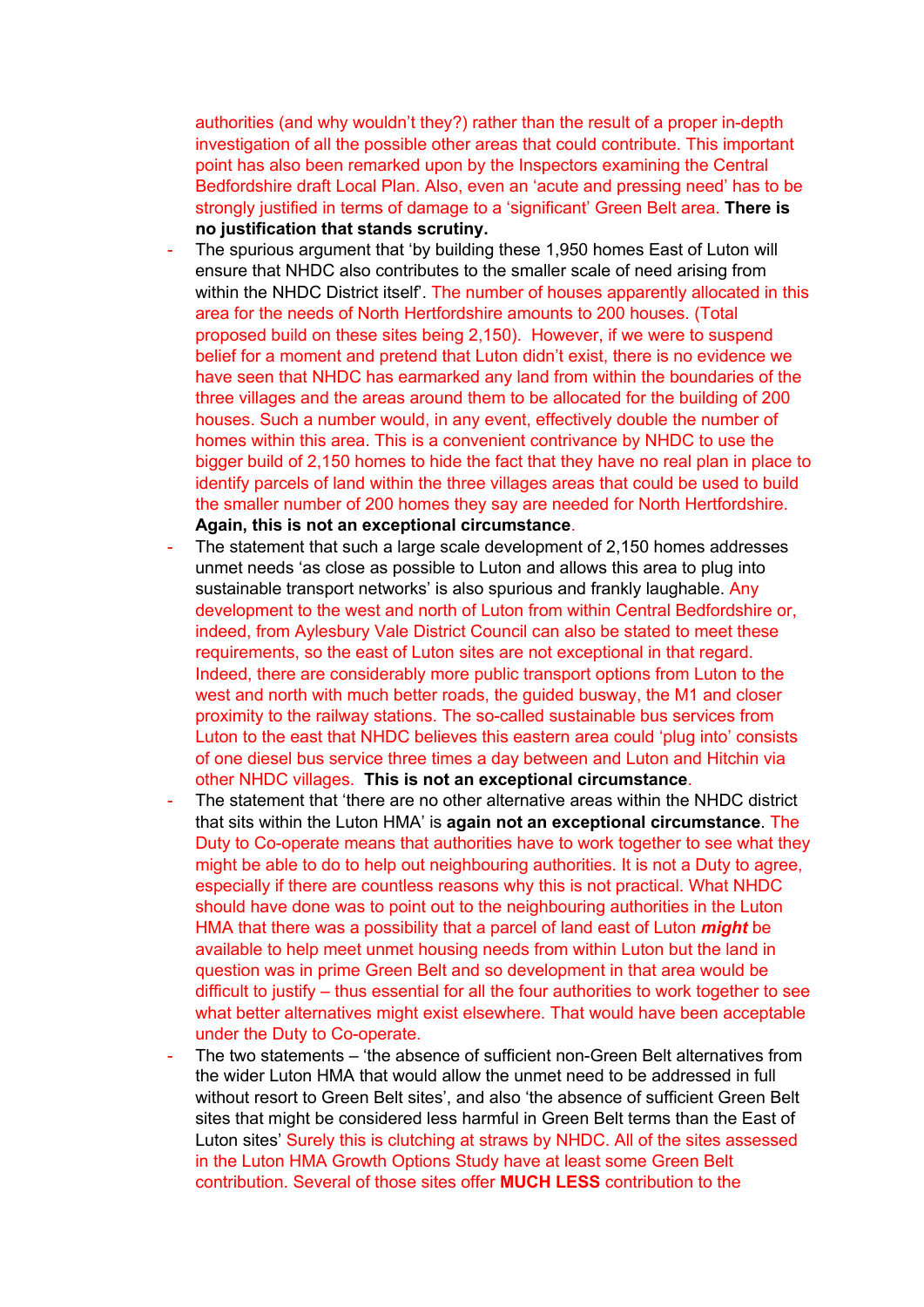purposes of the Green Belt than the East of Luton sites and conceivably could be deployed to meet at least part of the unmet need e.g. the Edlesborough area of Aylesbury Vale District Council ((capacity of 1,200 houses); and areas to the north of Central Bedfordshire's part of the Luton HMA (e.g. Clophill (804), Maulden East (521), Flitton (410), Gravenhurst, (240), Caddington NW (368), M1 Junction 10 – Slip End (900). Total capacity of these sites to 2031 is 4,443 houses and at least two of them (Caddington and J10 of M1) are contiguous with Luton – with a total capacity of 1,268. In addition, Central Bedfordshire recently modified its allocation in its draft Local Plan to meet unmet needs from Luton to include a site - North Houghton Regis - adjoining the north of Luton and inextricably linked to the proposed M1/A6 link road (which has received planning permission) and which will contribute 4,818 houses. (NB: Luton Borough Council has recently stated it will launch a High Court challenge to try and stop the M1A6 link road being built)

- The statement 'the scale of need arising in those parts of the Luton HMA in other authority areas, notably Central Bedfordshire, that need to be addressed before they can be considered to be making a 'net' contribution to any unmet needs from Luton'. It seems that NHDC has some sort of fixation about the ability of Central Bedfordshire to make its contribution to help meet unmet needs from Luton. Central Bedfordshire has stated categorically that it **WIL**L build the 7,350 houses it has earmarked to help meet the Luton unmet need and its latest projections show that this will be met with a small buffer. Additionally the draft Central Bedfordshire Local Plan states that there are 52 small and medium sites ranging in size from 12 - 650 houses and spread throughout Central Bedfordshire – some of these sites, it says, could be released to help contribute towards Luton's unmet needs. But as we have seen from Paper 1, the reality is that there is hardly any unmet need arising from Luton due to Luton's ability to build considerably more houses than its 8,500 minimum, so once again, NHDC's failure to study what is going on in Luton has rebounded on them with this statement.
- The statement  $-$  'the making of provision towards those unmet needs in a sustainable location immediately adjoining Luton' – it is utterly inarguable that the East of Luton sites are much less sustainable that other sites close to Luton that are also earmarked. These would include from Central Bedfordshire, the new North Houghton Regis site (4,818 houses), the Caddington North West site (318) and the M1 Junction 10 site (900). Total capacity of these sites is 6,036. Given the plans of Luton to build a further 3,872 houses in the period to 2031, which will reduce the unmet need to 5,428, the unmet need can be met comfortably and more sustainably by the sites allocated by Central Bedfordshire.

#### **c) The absence of further comparative assessment from within the Luton HMA**

- 7) The Inspector states that he has not seen any compelling evidence of a Luton HMAwide comparative analysis of other sites from within the HMA that might provide better opportunities for housing to meet Luton's unmet needs leading him to doubt the eventual justification for allocating the East of Luton sites.
- **8)** This point has also been picked up by the Inspectors examining the Central Bedfordshire Local Plan in relation to looking at sites to the west of Luton in particular.
- **9)** FOI requests to all four local authorities about the allocation earmarked from NHDC and how it was arrived at have resulted in inadequate responses (and nil in the case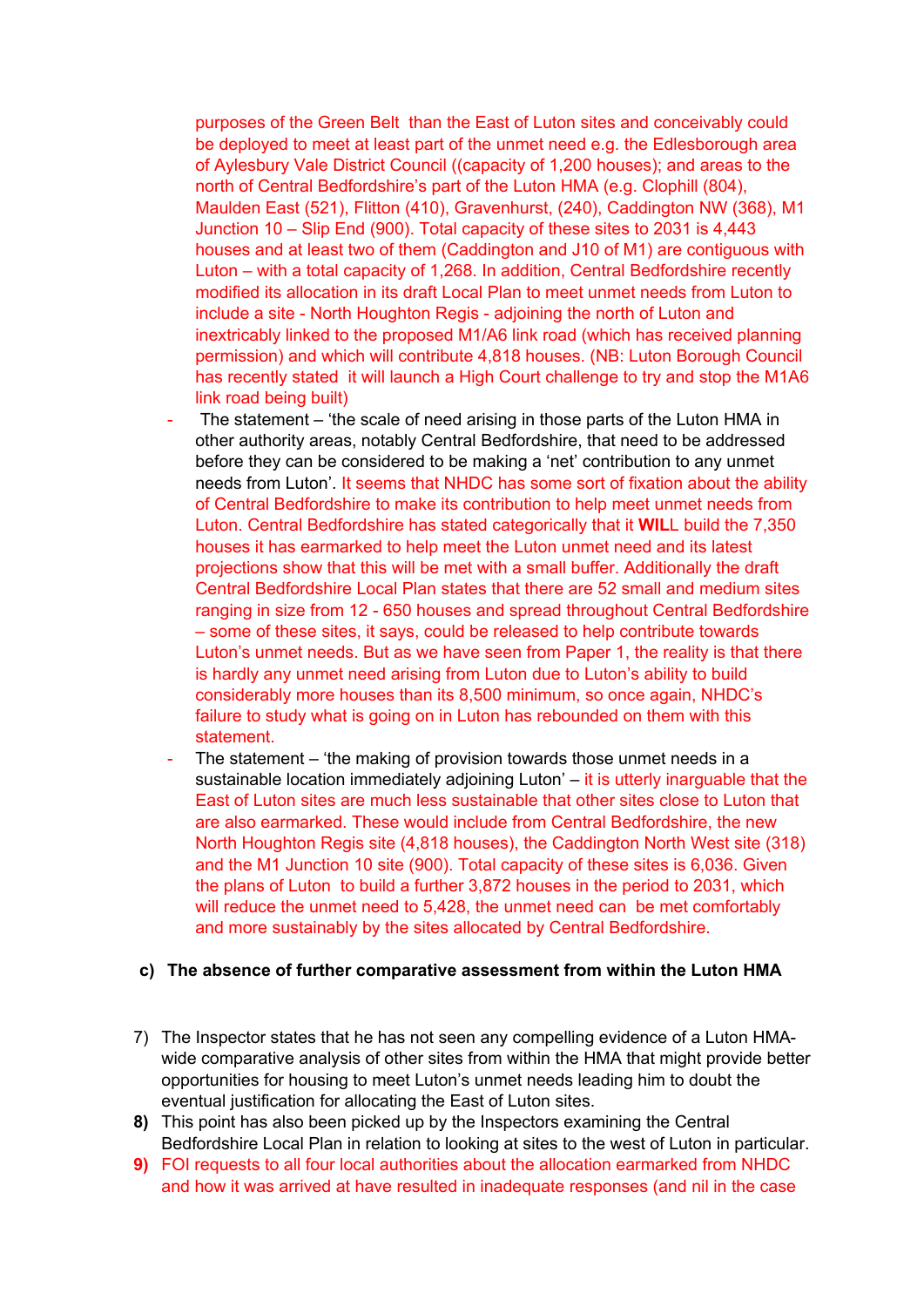of Luton Borough Council) as to meeting minutes of the HMA. Further requests to find out why this narrow strip of land around Cockernhoe to the East of Luton was considered to be part of the Luton HMA in the first place also have produced no satisfactory response.

- **10)** NHDC's response that any land allocated for the purpose of meeting Luton's unmet needs has to be very close indeed to Luton itself cannot be justified if the land in question is making a significant contribution to the purposes of the Green Belt and provides a clear separation of the countryside from the urban conurbation of Luton. If this land were to be built on in the way proposed, it would in effect cease to be part of NHDC but become a dormitory of Luton. In any event there are sites available in Central Bedfordshire that are close to Luton and without the strong Green Belt contribution that is evident around Cockermhoe.
- **11)** The reference quoted by NHDC of the Cherwell District Council Plan to meet unmet needs from Oxford is hardly representative of our area. In the Cherwell case the point is surely that the land offered was close to the A44 and A4165 transport corridors. The land around Cockernhoe has but one or two single track, with passing places, roads, originally farm cart tracks, which are prone to flooding and not suitable to heavy traffic. Areas to the west and north of Luton have much better transport corridors that can be used.
- **12)** The commentaries that the land around Cockernhoe could be regarded as a seamless extension to Luton town ignores the very rural village atmosphere/Green Belt land which we seek to protect. The areas to the north and west are much closer aligned with Luton through transport links and historically through Luton originally being part of Bedfordshire.
- **13)** The point about areas of Central Bedfordshire being close to Luton and that authority needing to satisfy its own housing needs before looking to help meet Luton's unmet needs belies the fact that Central Bedfordshire has said that it can meet its own requirements from within its own area without help from neighbouring authorities and, furthermore, can contribute to meet Luton's unmet needs. NHDC doesn't seem to believe this!! NHDC also makes the point that Luton, Houghton Regis and Dunstable make up a continuous conurbation so, on that basis, surely it is better to use any possible land from within that area first before desecrating unspoilt Green Belt land eastwards. Indeed Central Bedfordshire is now proposing the North Houghton Regis site which will be close to the proposed M1/A6 link road which itself resonates more powerfully with the Cherwell District Council Plan reasoning above (para 11) as the M1/A6 link road and the two roads it connects are nothing if not major transport corridors.
- **14)** NHDC adds a further point that the allocation east of Luton has to be self-sustaining from an education viewpoint. This is because Herts County Council states that it cannot justify building smaller schools for smaller numbers of pupils that might arise if fewer houses were built in this area. It further adds that the contribution NHDC could make to meet unmet needs from Luton is either 1,950 homes or it will be nothing. **We would be very happy if it were indeed nothing because we believe that houses from this area are not required to help meet Luton's unmet needs.**
- **15)** It is worth offering the view at this stage that NHDC's quest against all the odds that are stacking up to build these houses to the East of Luton to meet Luton's unmet needs is more to do with the scores of millions of pounds it stands to gain from the Government's New Homes Bonus, plus the ongoing Council Tax receipts and the Section 106 payments for infrastructure developments. This is what we believe is driving this helter-skelter approach to build around Cockernhoe. The very integrity of NHDC is at stake here.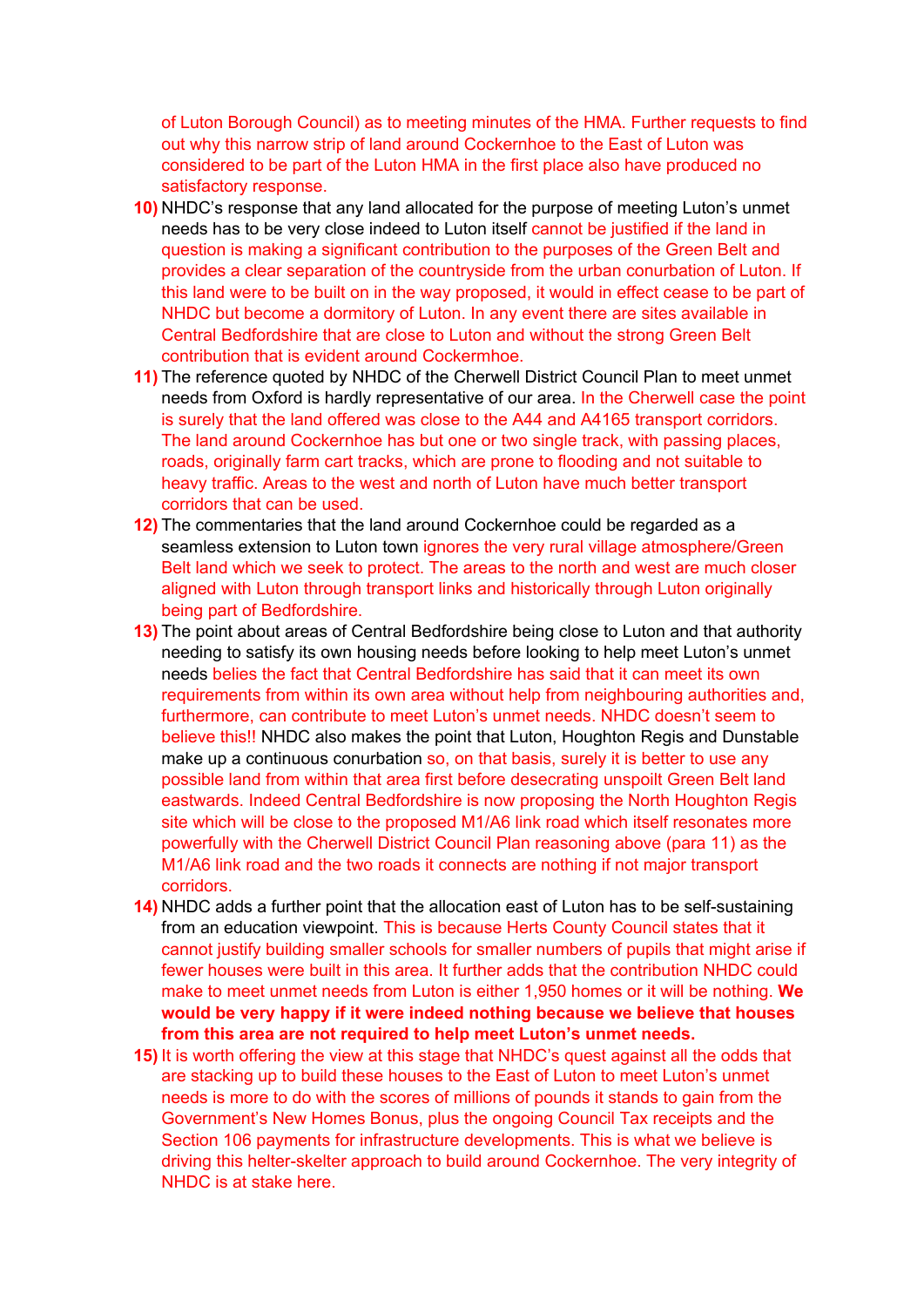- **16)** There then follows in the NHDC response a tortuous 13-page commentary **- options for addressing Luton's unmet need on the face of the Growth Study (HOU 7)**  which examines many of the suggested sites from within Central Bedfordshire that might be available to help meet Luton's unmet needs, together with commentaries about transport links, and the ability of Central Bedfordshire to actually meet its own needs as well as that of Luton's.
- **17)** This analysis by NHDC is, in our view, rendered totally invalid by:
	- a) **The fact that we have demonstrated that Luton's house building programme will deliver substantially more houses than the minimum of 8,500 in their Local Plan, thus reducing considerably any unmet need arising from the town;**
	- b) **The fact that some of Central Bedfordshire's site allocations have changed since the publication of HOU7 – most notably with the emergence of North Houghton Regis with its stated capacity of 4,818 houses through to end 2031 and which therefore do not form part of the NHDC analysis.**
- 18) Nonetheless in the interests of openness and analysis we have taken a close look at the NHDC arguments. These are discussed in **Appendix A**, but we stress that the two conclusions (a) and (b) immediately above represent our firm views that the NHDC arguments are invalid.
- 19) It is important that our Appendix A is read because it forensically demolishes much of NHDC's arguments about the ability of Central Bedfordshire to contribute anything towards its own housing needs and to meet unmet needs from Luton. Furthermore, there is either, (a) seriously sloppy analysis by NHDC in terms of mistakes in the paper about the sites nominated by Central Bedfordshire; or (b) an inability by NHDC to keep up with an ever changing situation that renders many of its arguments meaningless, or, (c) a deliberate policy of confusion in terms of misleading the reader by changing the allocation of sites offered by Central Bedfordshire and substituting other sites. The Inspector will be in a better place to judge.

# **f) NHDC response to Inspector's Query 4 – robustness of the Sustainability Appraisal in relation to the East of Luton sites**

- 20) This section is in response to an objection from Natural England that there hasn't been an adequate examination of alternatives to the EOL sites in terms of sustainability and that there doesn't seem to have been a Luton HMA - wide comparative analysis by any of the local authorities concerned.
- 21) NHDC argues that the only way such a sustainability appraisal might cover options in the wider HMA would be through a joint statutory plan with one or more of the local authorities in the HMA., They say this has not been pursued and that no credible suggestion that this should be done has been presented at any point during the examination of the NHDC Local Plan.
- 22) They point out that the timings of the Local Plans are different. Luton was ahead of NHDC with Central Bedfordshire following after and on a different timescale, The Luton inspector specifically concluded that because the NHDC and AVDC areas that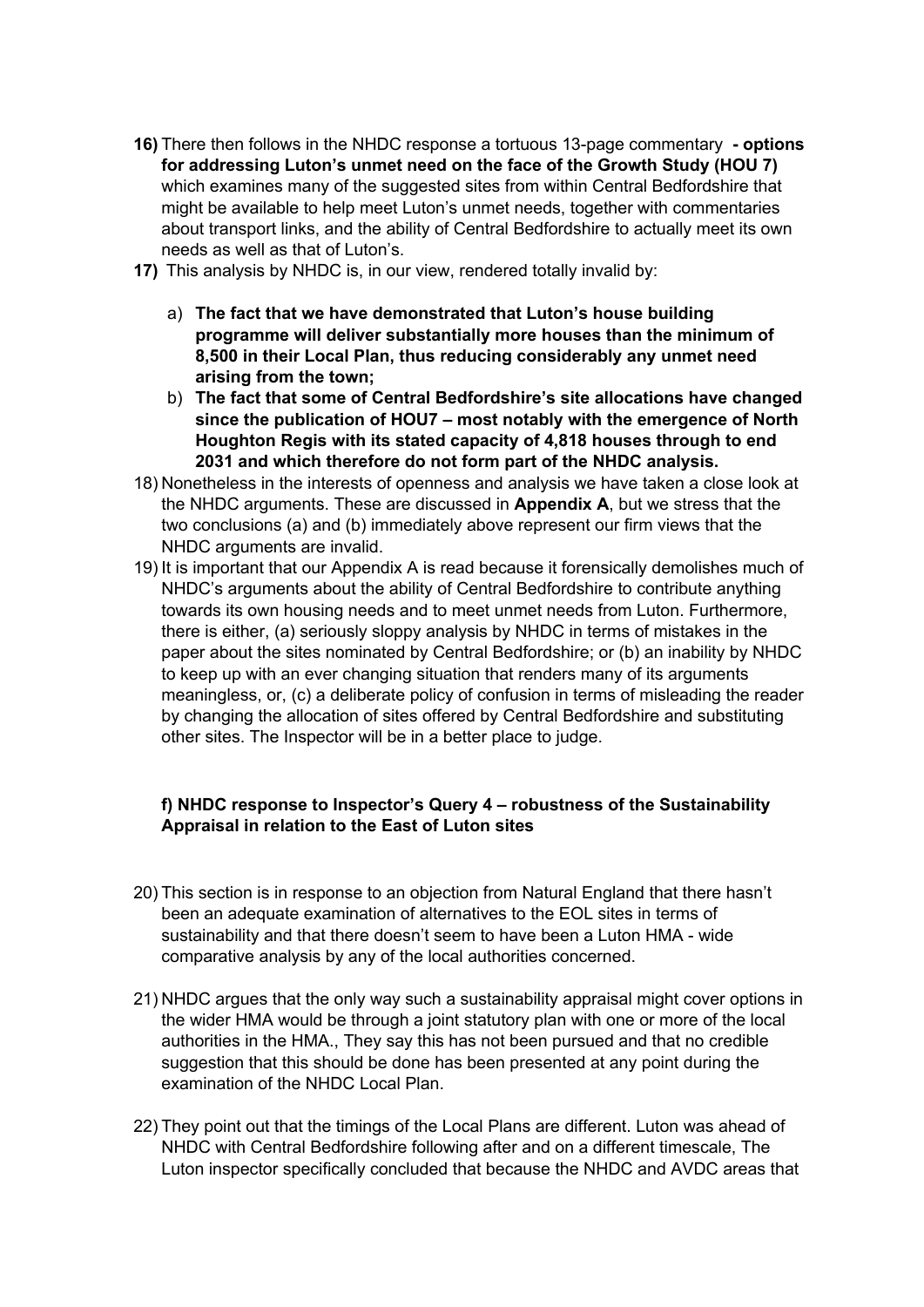fall within the Luton HMA are so small and that both have more extensive housing market relationships with other authorities, the prospect of preparing a joint plan with Luton would not have been realistic.

- 23) Well that is convenient isn't it! Yes, of course, both NHDC and Aylesbury Vale DC (AVDC) areas in the Luton HMA are tiny which rather underscores our concerns as to why they have been included in the wider Luton HMA in the first place. If they are so small that there is no way that a joint plan could be prepared with Luton, doesn't that rather prove the point that the inclusion of these small areas in the Luton HMA is a grave mistake – the comment by the Luton Inspector that the East of Luton sites have more extensive housing market relationships with other areas is telling
- 24) But that has not prevented the East of Luton areas from being potentially forced to assume a hugely over significant contribution to meeting the housing needs of Luton (the East of Luton site represents about 0.5% of Luton's population and yet the proposed new housing would contribute to meet 22% of Luton's needs). At the same time AVDC has got off scot-free though the area around Edlesborough, which is not in the Green Belt, and capable of 1,200 houses (and over 4,000 in the longer term), whilst being close to a decent main road into the Luton conurbation, has not really been assessed properly.
- 25) The Luton inspector also concluded that there was very little chance that a joint plan between Luton and Central Bedfordshire would have achieved anything – too much delay to the Luton Local Plan and too many complexities of the various housing market areas.
- 26) For these reasons NHDC believes that the NHDC Inspector is wrong to doubt the 'robustness of the sustainability approach' – which is a strange thing to say given that there clearly has been no such proper sustainability examination and therefore robustness has not been demonstrated, merely that the Luton inspector did not consider it worthwhile

### **g) NHDC'S final conclusions and our commentary**

- 27) In its final conclusions NHDC repeats many of the arguments/opinions put forward above but they also state that they believe there are no reasonable grounds on which further comparative assessment is required and they repeat that Central Bedfordshire does not have any reasonable prospect of absorbing a further 2,150 homes within the Luton HMA without those homes from the East of Luton sites.
- 28) That must be pure and biased opinion. The new examination of the Central Bedfordshire Local Plan will surely result in further land allocations coming forward – otherwise how will their Plan be able to pass the examination of meeting its own housing needs?
- 29) Furthermore it takes no account of the findings about what might happen to the west of Luton where there is considerable potential and for which their inspector is demanding a closer study.
- 30) It also fails to consider the impact of the newer OAN statistics arising from the ORS Objectively Assessed Need of November 2017 which shows a lower housing need. And indeed the potential impact of the ONS 2016 population and household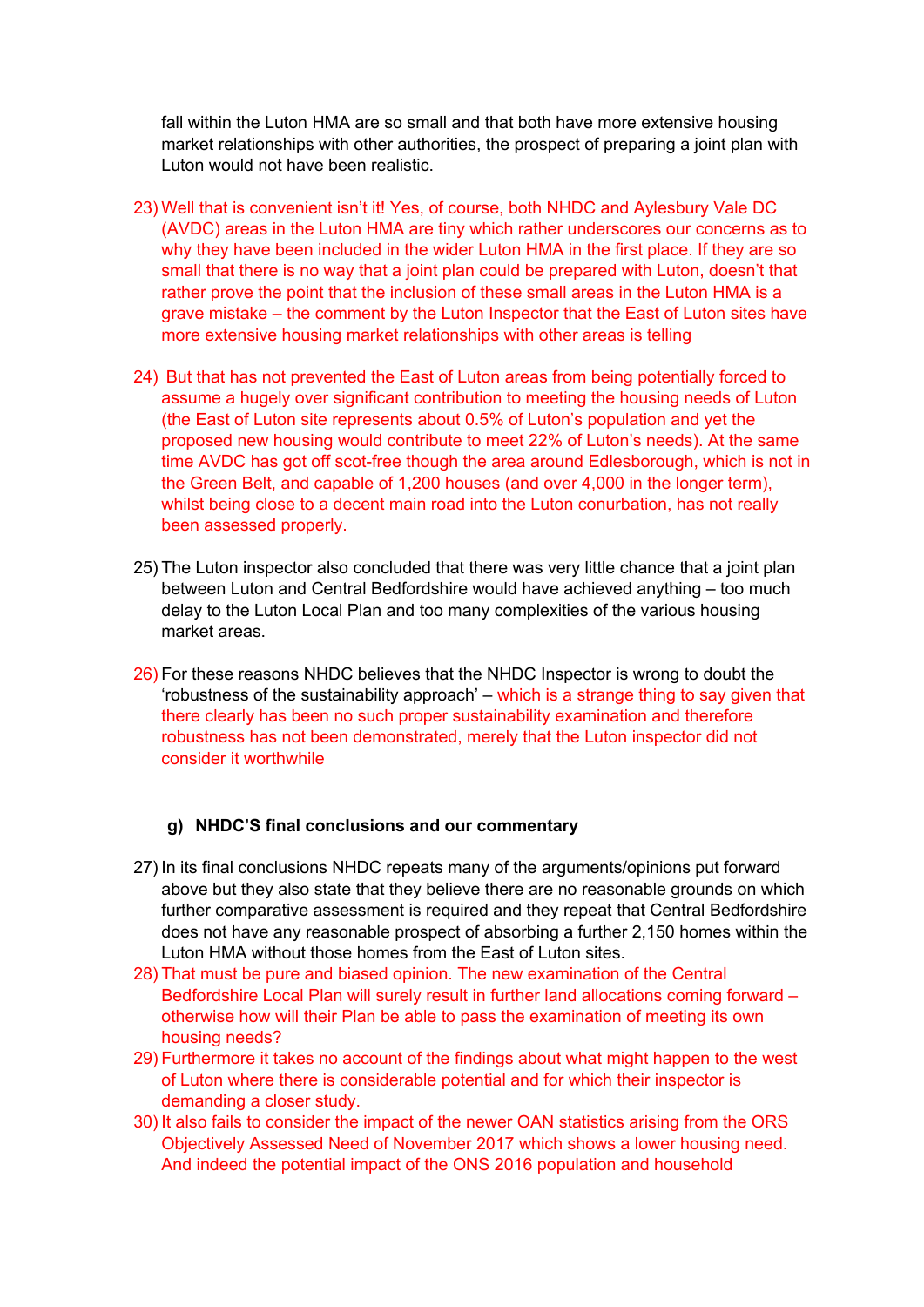projections which almost certainly will result in even fewer homes being required in Luton.

- 31) Why is no account at all taken by NHDC of the clear evidence from Luton itself as to the scale of its house-building achievements in the past 25 years and, in the current Local Plan period, the clear evidence pointing to an increase of nearly 4,000 houses over and above the stated minimum of 8,500 to be built by Luton Borough?
- 32) How can it be that the figure of 9,300 unmet houses from within Luton stands rigidly in all of NHDC's arguments when it is plainly obvious that this figure is going to be fewer? At what point does the new evidence take over from the established rigid position that NHDC sticks to?
- 33) How can it be that this small parcel of land to the east of Luton can turn out to be the second largest contributor across the whole of the Luton HMA for housing to help meet Luton's unmet needs?
- 34) It is clear to us who are fighting these plans by NHDC that their arguments contained in Paper C represent little more than the Council defending the indefensible. There has clearly been precious little evidence that any of the neighbouring authorities have worked together to prepare a proper assessment of any of the sites identified to help meet unmet housing needs from Luton. The offer from NHDC to build 2,150 homes to the east of Luton seems to have precluded all the authorities from carrying out proper studies as both sets of Inspectors want.
- 35) Finally, as NHDC seeks once again to try and push this unwanted and as we have demonstrated – unneeded – housing on to the East of Luton site, it is seemingly the case that at no time since the draft Local Plan was issued has NHDC engaged meaningfully with the three other local authorities that make up the Luton HMA. This is most starkly illustrated in this Paper C (ED173). There seems to have been no consultation with any of the other local authorities in order to try to come to a reasonable position. As we have seen NHDC has failed miserably to keep tabs on the house building achievements and plans by Luton Borough Council and, furthermore, its response in the paper to the plans by Central Bedfordshire Council are dismissive and certainly not in a spirit of co-operation.

### **h) Providing answers to the Inspector's questions in relation to NHDC Paper C**

- 36) The Inspector posed five questions in relation to NHDC's paper.
- 37) The first question is does the Growth Options Study provide a comparative assessment of the options for addressing the unmet housing needs of Luton Borough? We would contend that it does not. It is clear that there has been little or no comparative assessment as discussed above and furthermore events have overtaken the Study. There is no cognisance taken of the actual house building profile from within Luton itself which means that a hugely significant contribution has been totally ignored, rendering the need for much less housing to meet Luton's unmet needs.
- 38) Question 2 posed by the Inspector relates to the NHDC statement that the above Growth study does not identify alternative locations with strong links to Luton – physical proximity or public transport accessibility – on land that is preferable in Green Belt terms to the East of Luton site. Is this analysis correct? We would contend that this analysis is incorrect. In this paper we have identified several locations to the north of Luton in particular where the Green Belt exposure is less than in the East of Luton area. Furthermore there is the call by the Inspectors looking at the Central Bedfordshire Local Plan that sites to the West of Luton need to be examined much more thoroughly in this regard. Both the sites identified to the north and west are